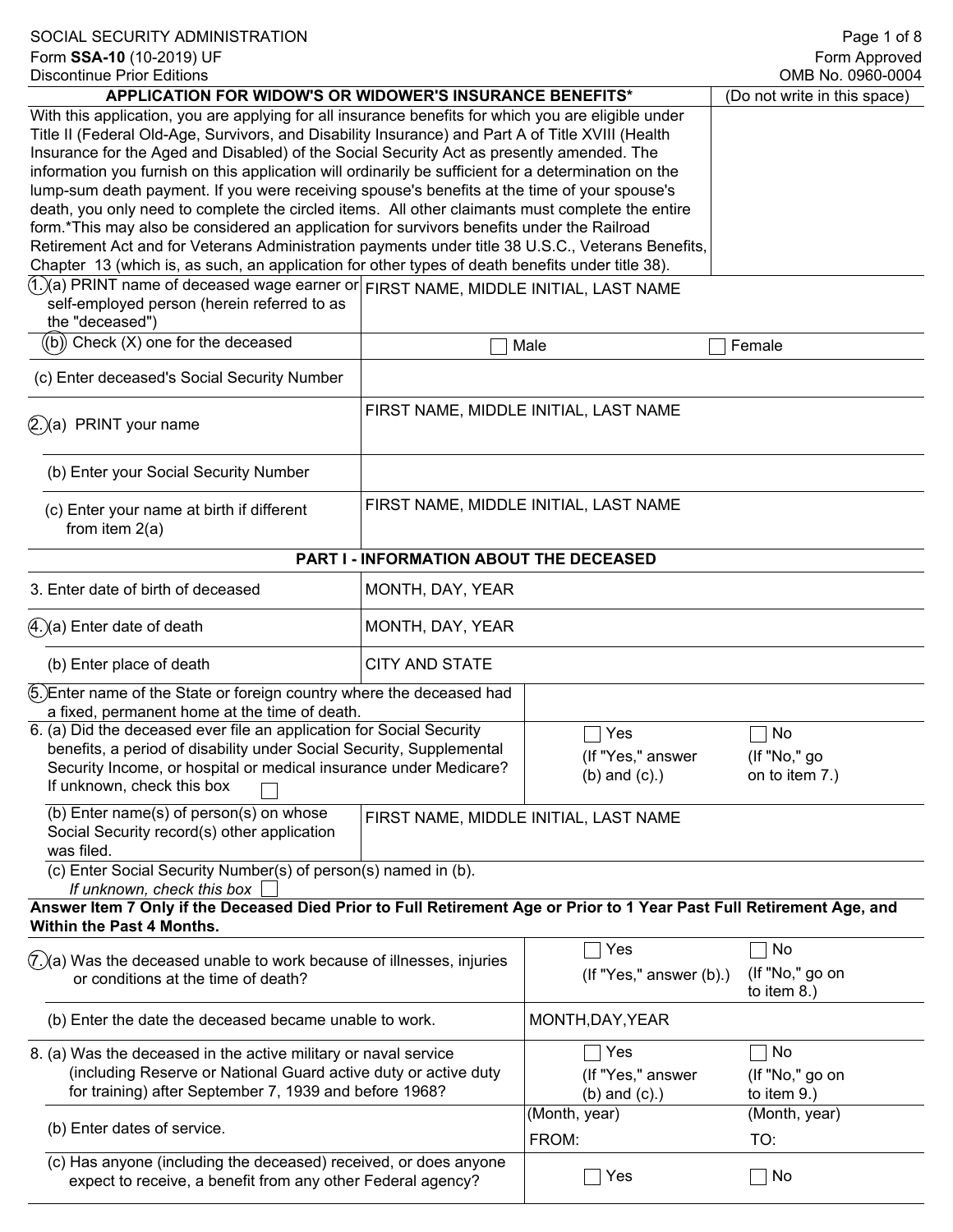| Form <b>SSA-10</b> (10-2019) UF                                                                                                                        |                                           | Page 2 of 8                           |
|--------------------------------------------------------------------------------------------------------------------------------------------------------|-------------------------------------------|---------------------------------------|
| ANSWER ITEM 9 ONLY IF DEATH OCCURRED WITHIN THE LAST 2 YEARS.                                                                                          |                                           |                                       |
| 9. (a) About how much did the deceased earn from employment and<br>self-employment during the year of death?                                           | Amount<br>Φ                               |                                       |
| (b) About how much did the deceased earn the year before death?                                                                                        | Amount<br>£.                              |                                       |
| $(10)(a)$ Did the deceased have wages or self-employment income<br>covered under Social Security in all years from 1978 through<br>last year?          | Yes<br>(If "Yes," skip to<br>item $11.$ ) | No<br>$($ If "No,"<br>answer $(b)$ .) |
| (b) List the years from 1978 through last year in which the<br>deceased did not have wages or self-employment income<br>covered under Social Security. |                                           |                                       |

#### 11. CHECK IF APPLICABLE

I am not submitting evidence of the deceased's earnings that are not yet on his/her earnings record. I understand that these earnings will be included automatically within 24 months, and any increase in my benefits will be paid with full retroactivity.

## **INFORMATION ABOUT THE DECEASED'S MARRIAGE(S)**

#### 12. Answer this item ONLY if the deceased had other marriages.

(a) If the deceased married **after** his or her marriage to you, enter the information on the last marriage.

#### **(If none, write "NONE".)**

| Spouse's Name (including maiden name) |                                                                 | When (Month, Day, and Year)   Where (Name of City and State) |
|---------------------------------------|-----------------------------------------------------------------|--------------------------------------------------------------|
| How Marriage Ended                    |                                                                 | When (Month, Day, and Year)   Where (Name of City and State) |
| Marriage performed by                 | Spouse's date of birth (or age)   If spouse deceased, give date |                                                              |
| Clergyman or public official          |                                                                 | of death                                                     |
| Other (Explain in Remarks)            |                                                                 |                                                              |

Spouse's Social Security Number *(If none or unknown, so indicate)* 

(b) If the deceased had any other marriages, and the marriage lasted at least 10 years or ended due to death of the spouse (whether before or after you married the deceased), enter the information below. If the deceased divorced then remarried the same individual within the year immediately following the year of the divorce, and the combined period of marriage totaled 10 years or more, include the marriage. **(If none, write "NONE".)**

| Spouse's Name (including maiden name)                             |                                                                 | When (Month, Day, and Year)   Where (Name of City and State) |
|-------------------------------------------------------------------|-----------------------------------------------------------------|--------------------------------------------------------------|
| How Marriage Ended                                                |                                                                 | When (Month, Day, and Year)   Where (Name of City and State) |
| Marriage performed by                                             | Spouse's date of birth (or age)   If spouse deceased, give date | of death                                                     |
| $\Box$ Clergyman or public official<br>Other (Explain in Remarks) |                                                                 |                                                              |

Spouse's Social Security Number *(If none or unknown, so indicate)* 

# **USE "REMARKS" SPACE ON BACK PAGE FOR INFORMATION ABOUT ANY OTHER MARRIAGE AS DESCRIBED IN 12b.**

| (13) Is there a surviving parent (or parents) who was receiving support from the deceased<br>at the time of death or at the time the deceased became disabled under<br>Social Security Law? | $\Box$ Yes (If "Yes," enter the name<br>$\degree$ and address in"Remarks.") |  |
|---------------------------------------------------------------------------------------------------------------------------------------------------------------------------------------------|-----------------------------------------------------------------------------|--|
|                                                                                                                                                                                             |                                                                             |  |

### **PART II - INFORMATION ABOUT YOURSELF**

 $\Box$  No  $\Box$  Unknown

■ Yes ■ No ■ Unknown

14. (a) Enter name of State or foreign country where you were born.

| If you have already presented, or if you are now presenting, a public or religious record of your birth established before you |  |  |  |
|--------------------------------------------------------------------------------------------------------------------------------|--|--|--|
| were age 5, go on to item 15.                                                                                                  |  |  |  |

(b) Was a public record of your birth made before age 5? (If "yes", go to item 15.)  $\Box$  Yes

(c) Was a religious record of your birth made before age 5?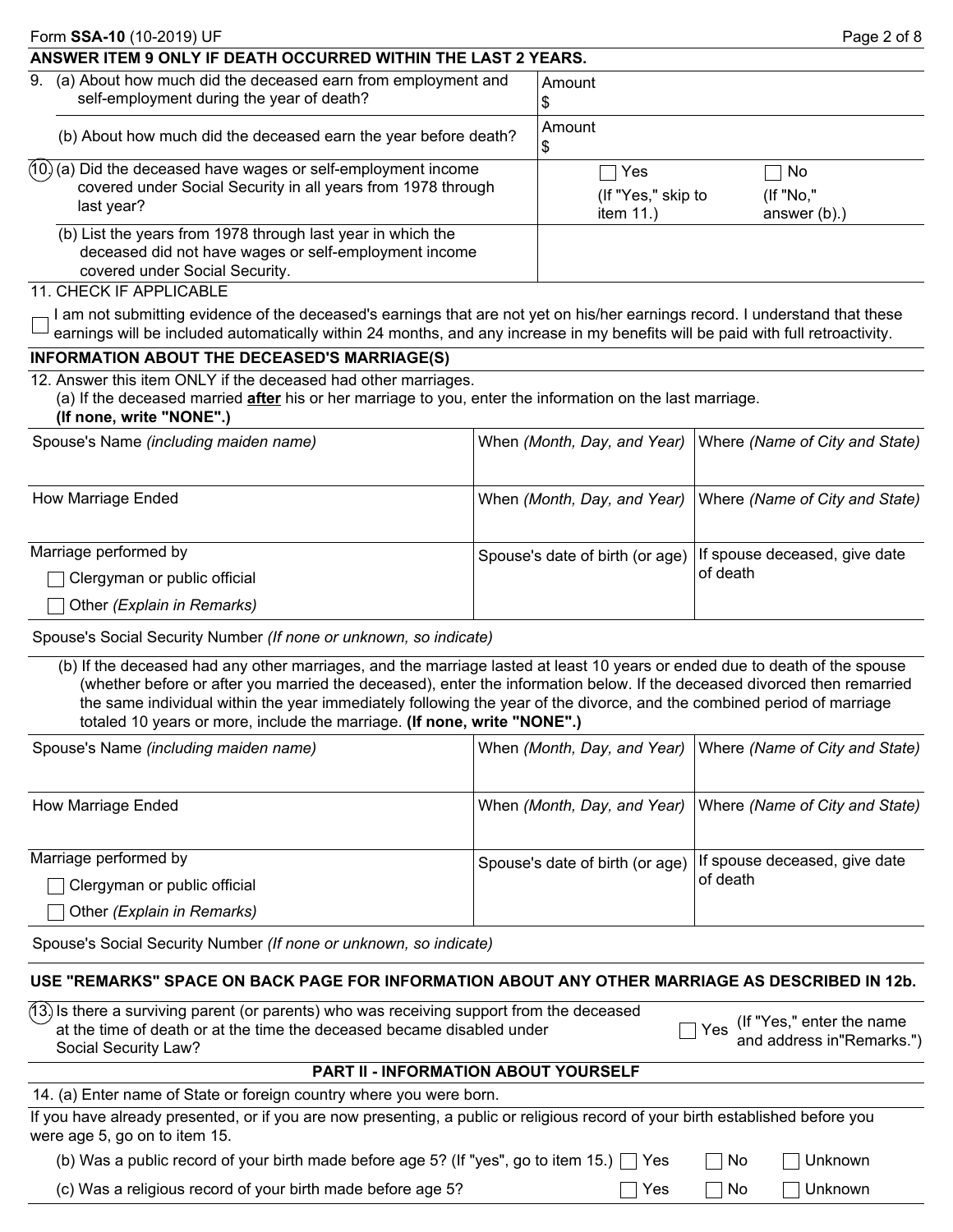| Form SSA-10 (10-2019) UF                                                                                     |                                 | Page 3 of 8                                                |
|--------------------------------------------------------------------------------------------------------------|---------------------------------|------------------------------------------------------------|
| <b>INFORMATION ABOUT YOUR MARRIAGE(S)</b><br>(15) (a) Enter information about your marriage to the deceased. |                                 |                                                            |
| Spouse's Name (including maiden name)                                                                        |                                 | When (Month, Day, and Year) Where (Name of City and State) |
| How Marriage Ended                                                                                           |                                 | When (Month, Day, and Year) Where (Name of City and State) |
| Marriage performed by<br>Clergyman or public official<br>Other (Explain in Remarks)                          | Spouse's date of birth (or age) | If spouse deceased, give date<br>lof death                 |

Spouse's Social Security Number *(If none or unknown, so indicate)* 

| (b) If you remarried after the marriage shown in 15.(a), enter information about the last marriage. (If none, write "NONE".) |                                                                                               |  |  |  |
|------------------------------------------------------------------------------------------------------------------------------|-----------------------------------------------------------------------------------------------|--|--|--|
|                                                                                                                              | When (Month, Day, and Year) Where (Name of City and State)                                    |  |  |  |
|                                                                                                                              |                                                                                               |  |  |  |
|                                                                                                                              |                                                                                               |  |  |  |
|                                                                                                                              |                                                                                               |  |  |  |
|                                                                                                                              | If spouse deceased, give date                                                                 |  |  |  |
|                                                                                                                              | lof death                                                                                     |  |  |  |
|                                                                                                                              |                                                                                               |  |  |  |
|                                                                                                                              | When (Month, Day, and Year) Where (Name of City and State)<br>Spouse's date of birth (or age) |  |  |  |

Spouse's Social Security Number *(If none or unknown, so indicate)* 

(c) Enter information about any other marriage you may have had that lasted at least 10 years (see item 12(b) for counting consecutive multiple marriages to the same individual) or ended due to death of the spouse (whether before or after you married the deceased). **(If none, write "NONE".)**

| Spouse's Name (including maiden name) |                                                               | When (Month, Day, and Year) Where (Name of City and State) |
|---------------------------------------|---------------------------------------------------------------|------------------------------------------------------------|
| How Marriage Ended                    | When (Month, Day, and Year)                                   | Where (Name of City and State)                             |
| Marriage performed by                 | Spouse's date of birth (or age) If spouse deceased, give date |                                                            |
| Clergyman or public official          |                                                               | lof death                                                  |
| Other (Explain in Remarks)            |                                                               |                                                            |

Spouse's Social Security Number *(If none or unknown, so indicate)* 

### **\*USE "REMARKS" SPACE ON BACK PAGE FOR INFORMATION ABOUT ANY OTHER MARRIAGE AS DESCRIBED IN 15c.**

#### **IF YOU ARE APPLYING FOR SURVIVING DIVORCED SPOUSE'S BENEFITS, OMIT 16 AND GO ON TO ITEM 17.**

| $\overline{16}$ (a) Were you and the deceased living together at the same address when the deceased died? |                                                                                                                                                                                 | Yes                     | (If "Yes," go to<br>item $17.$ )        | No l | No(If "No,"<br>answer $(b)$ .)  |
|-----------------------------------------------------------------------------------------------------------|---------------------------------------------------------------------------------------------------------------------------------------------------------------------------------|-------------------------|-----------------------------------------|------|---------------------------------|
| following: Who was away? $\Box$                                                                           | (b) If either you or the deceased were away from home (whether or not temporarily) when the deceased died, give the<br>Deceased                                                 | <b>Surviving Spouse</b> |                                         |      |                                 |
| Date last at home:                                                                                        | Reason absence began:                                                                                                                                                           |                         | Reason you were apart at time of death: |      |                                 |
|                                                                                                           | If separated because of illness, enter nature of illness or disabling condition.                                                                                                |                         |                                         |      |                                 |
| 17. (a) Have you (or has someone on your behalf) ever filed                                               | an application for Social Security benefits, a period of<br>disability under Social Security, Supplemental Security<br>Income, or hospital or medical insurance under Medicare? | Yes                     | (If "Yes," answer<br>$(b)$ and $(c)$ .) | No.  | (If "No," go to<br>item $18)$ . |
| filed other application.                                                                                  | (b) Enter name of person on whose Social Security record you                                                                                                                    |                         |                                         |      |                                 |
| unknown, check this box)                                                                                  | (c) Enter Social Security Number of person named in (b). (if                                                                                                                    |                         |                                         |      |                                 |
|                                                                                                           |                                                                                                                                                                                 |                         |                                         |      |                                 |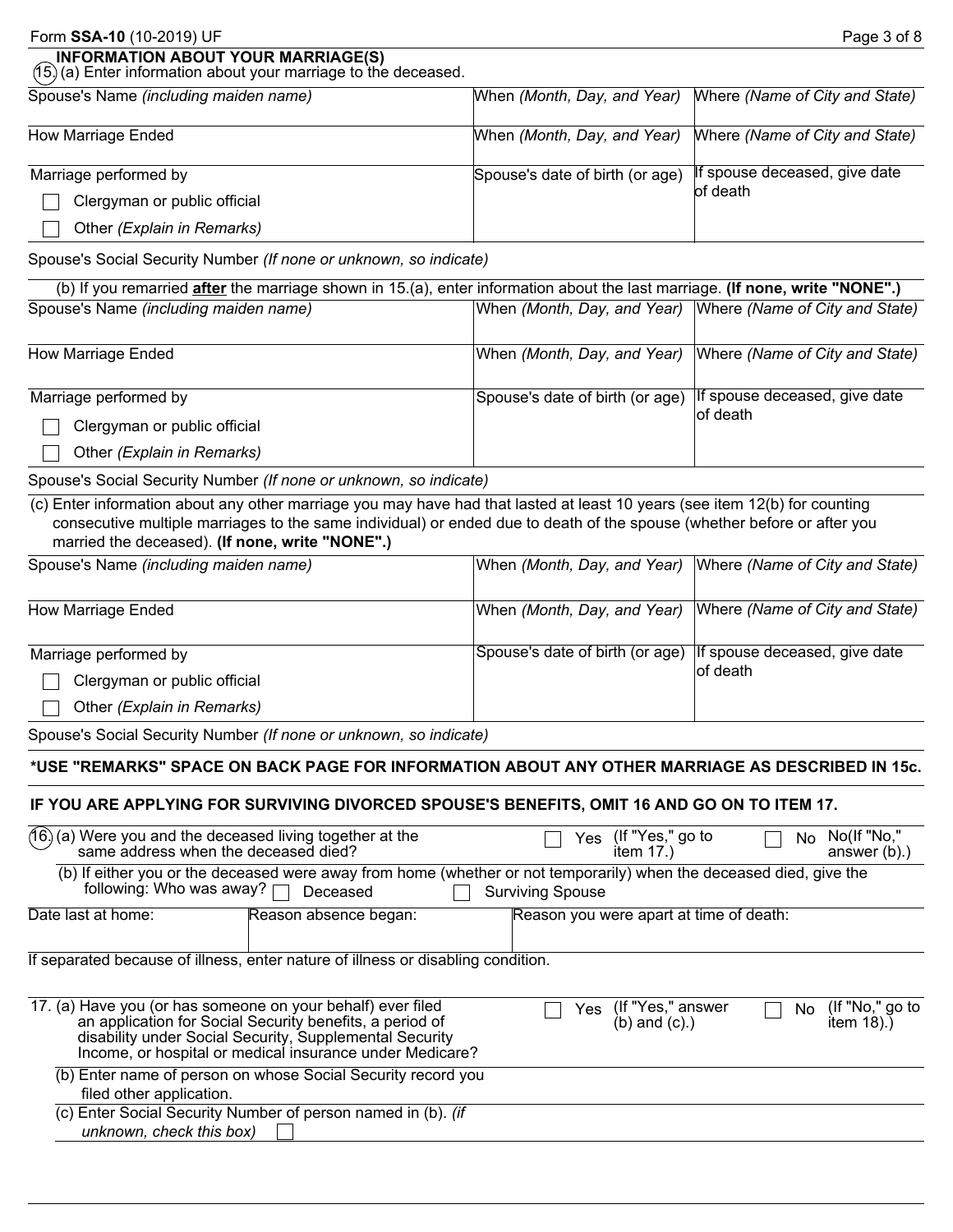| Form SSA-10 (10-2019) UF                                                                                                                                                                                                                                                                                                                                                                           |                                                                                  | Page 4 of 8                                     |
|----------------------------------------------------------------------------------------------------------------------------------------------------------------------------------------------------------------------------------------------------------------------------------------------------------------------------------------------------------------------------------------------------|----------------------------------------------------------------------------------|-------------------------------------------------|
| DO NOT ANSWER QUESTION 18 IF YOU ARE FULL RETIREMENT AGE OR OLDER. GO ON TO QUESTION 19.                                                                                                                                                                                                                                                                                                           |                                                                                  |                                                 |
| 18. (a) Are you, or during the past 14 months have you been,<br>unable to work because of illnesses, injuries or conditions?                                                                                                                                                                                                                                                                       | (If "Yes," answer<br>Yes<br>$(b)$ .)                                             | (If "No," go on<br>No<br>to item 19.)           |
| (b) Enter the date you became unable to work.                                                                                                                                                                                                                                                                                                                                                      | (Month, day, year)                                                               |                                                 |
| 19. Were you in the active military or naval service (including<br>Reserve or National Guard active duty or active duty for<br>training) after September 7, 1939 and before 1968?                                                                                                                                                                                                                  | Yes                                                                              | No                                              |
| 20. Did you or the deceased work in the railroad industry for 5<br>years or more?                                                                                                                                                                                                                                                                                                                  | Yes                                                                              | No                                              |
| 21. (a) Did you or the deceased have Social Security credits<br>(for example, based on work or residence) under another<br>country's Social Security System?                                                                                                                                                                                                                                       | (If "Yes," answer<br>Yes<br>(b).                                                 | (If "No," go on<br>No<br>to item $22$ .)        |
| (b) If "Yes," list the country(ies)                                                                                                                                                                                                                                                                                                                                                                |                                                                                  |                                                 |
| 22. (a) Have you qualified for, or do you expect to qualify<br>for, a pension or annuity (or a lump sum in place of a pension<br>or annuity) based on your own employment and earnings for the<br>Federal Government of the United States, or one of its States<br>or local subdivisions that was not covered under Social<br>Security? (Social Security benefits are not<br>government pensions.) | (If "Yes," check<br>Yes which of the items<br>in item (b) applies<br>to you.)    | (If "No," go on<br><b>No</b><br>to item $23.$ ) |
| (b)                                                                                                                                                                                                                                                                                                                                                                                                |                                                                                  |                                                 |
| receive a government pension or annuity.                                                                                                                                                                                                                                                                                                                                                           | I have not applied for but I expect to begin<br>receiving my pension or annuity: |                                                 |
| I received a lump sum in place of a<br>government pension or annuity.                                                                                                                                                                                                                                                                                                                              |                                                                                  |                                                 |
| I applied for and am awaiting a decision on my<br>pension or lump sum.                                                                                                                                                                                                                                                                                                                             | (Month, day, year)<br>(If the date is not known, enter "Unknown".)               |                                                 |
| <b>MEDICARE INFORMATION</b>                                                                                                                                                                                                                                                                                                                                                                        |                                                                                  |                                                 |

If this claim is approved and you are still entitled to benefits at age 65, or you are within 3 months of Age 65 or older you could automatically receive Medicare Part A (Hospital Insurance) and Medicare Part B (Medical Insurance) coverage at age 65. If you live in Puerto Rico or a foreign country, you are not eligible for automatic enrollment in Medicare Part B, and you will need to contact Social Security to request enrollment.

### **COMPLETE ITEM 23 ONLY IF YOU ARE WITHIN 3 MONTHS OF AGE 65 OR OLDER**

Medicare Part B (Medical Insurance) helps cover doctor's services and outpatient care. It also covers some other services that Medicare Part A doesn't cover, such as some of the services of physical and occupational therapists and some home health care. If you enroll in Medicare Part B, you will have to pay a monthly premium. The amount of your premium will be determined when your coverage begins. In some cases, your premium may be higher based on information about your income we receive from the Internal Revenue Service. Your premiums will be deducted from any monthly Social Security, Railroad Retirement, or Office of Personnel Management benefits you receive. If you do not receive any of these benefits, you will get a letter explaining how to pay your premiums. You will also get a letter if there is any change in the amount of your premium.

You can also enroll in a Medicare prescription drug plan (Part D). To learn more about the Medicare prescription drug plans and when you can enroll visit www.medicare.gov or call 1-800-MEDICARE (1-800-633-4227; TTY 1-877-486-2048). Medicare also can tell you about agencies in your area that can help you choose your prescription drug coverage. The amount of your premium varies based on the prescription drug plan provider. The amount you pay for Part D coverage may be higher than the listed plan premium, based on information about your income we receive from the Internal Revenue Service.

If you have limited income and resources, we encourage you to apply for the Extra Help that is available to assist you with Medicare prescription drug costs. The Extra Help can pay the monthly premiums, annual deductibles and prescription copayments. To learn more or apply, please visit www.socialsecurity.gov, call 1-800-772-1213 (TTY 1-800-325-0778) or visit the nearest Social Security office.

|  | 23.Do you want to enroll in the Medicare Part B (Medical Insurance)? |  |
|--|----------------------------------------------------------------------|--|
|  |                                                                      |  |

 $\Box$  No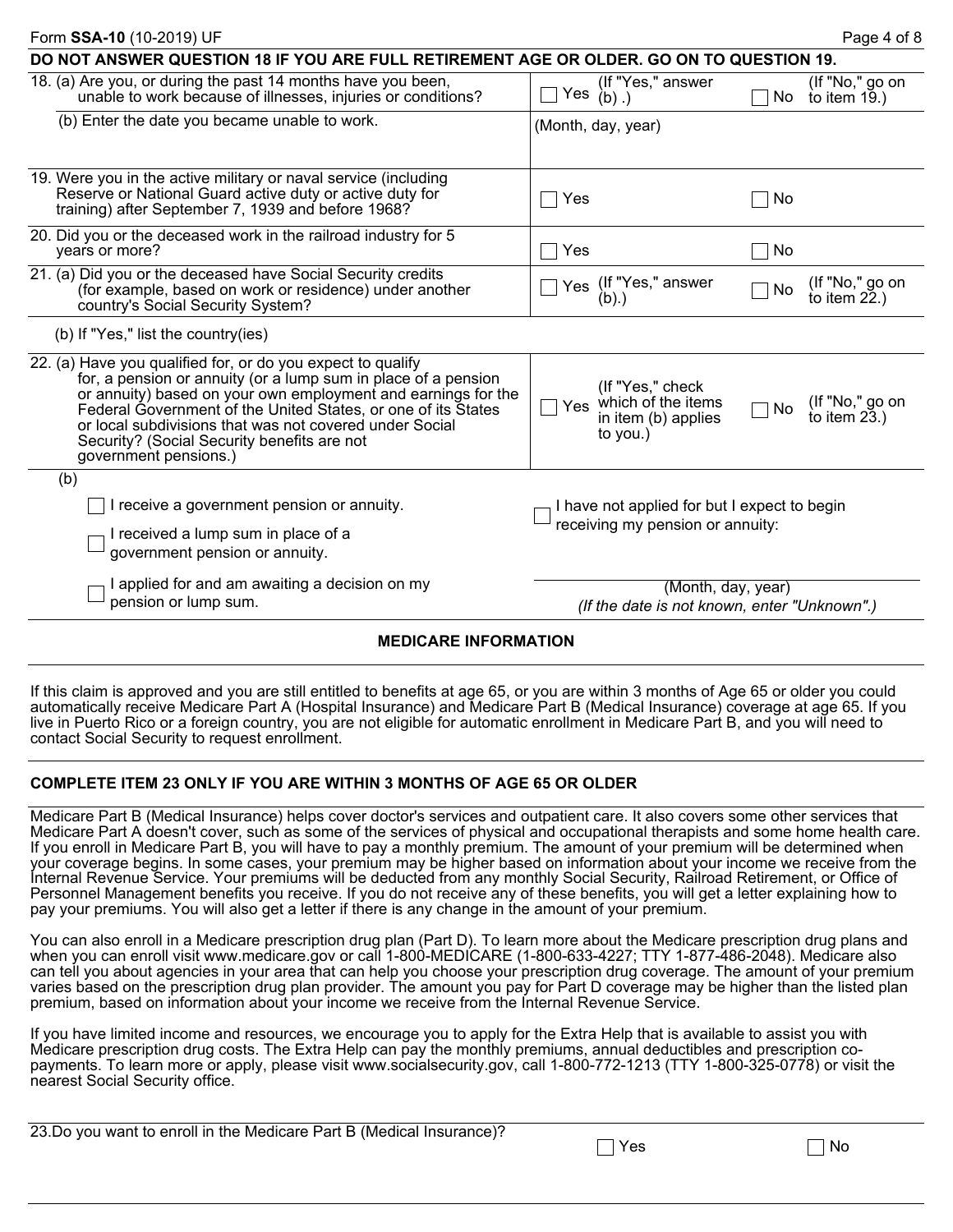# **ANSWER ITEM 24 ONLY IF THE DECEASED DIED BEFORE THIS YEAR.**

(24)(a) How much were your total earnings last year?

| (b) Place an "X" in each block for each month of last year in which you did |
|-----------------------------------------------------------------------------|
| in wages, and did not perform                                               |
| substantial services in self-employment. These months are exempt            |
| months. If no months were exempt months, place an "X" in "NONE."            |
|                                                                             |
|                                                                             |

- \*Enter the appropriate monthly limit after reading the information, "How Work Affects Your Benefits" (Publication No. 05-10069).
- $(25)$  (a) How much do you expect your total earnings to be this year?

| ÷ |             |      |      |      |
|---|-------------|------|------|------|
|   | <b>NONE</b> |      | ALL  |      |
|   | Jan.        | Feb. | Mar. | Apr. |
|   | May         | Jun. | Jul. | Aug. |
|   | Sept.       | Oct. | Nov. | Dec. |
|   |             |      |      |      |

Jan.  $\Box$  Feb.  $\Box$  Mar.  $\Box$  Apr.

May  $\Box$  Jun.  $\Box$  Jul.  $\Box$  Aug. Sept.  $\Box$  Oct.  $\Box$  Nov.  $\Box$  Dec.

NONE  $\Box$  ALL

(b) Place an "X" in each block for each month of this year in which you did<br>not or will not earn more than \*\$ in wages, and did not or will not or will not earn more than \*\$ not perform substantial services in self-employment. These months are exempt months. If no months are or will be exempt months, place an "X" in "NONE." If all months are or will be exempt months, place an "X" in "ALL."

 \*Enter the appropriate monthly limit after reading the information, "How Work Affects Your Benefits" (Publication No. 05-10069).

## **ANSWER ITEM 26 ONLY IF YOU ARE NOW IN THE LAST 4 MONTHS OF YOUR TAXABLE YEAR (SEPT., OCT., NOV., AND DEC., IF YOUR TAXABLE YEAR IS A CALENDAR YEAR).**

| $(26)$ (a) How much do you expect to earn next year?                                                                                                                                                                                                                                             | S     |             |      |      |      |
|--------------------------------------------------------------------------------------------------------------------------------------------------------------------------------------------------------------------------------------------------------------------------------------------------|-------|-------------|------|------|------|
| (b) Place an "X" in each block for each month of next year in which you do<br>in wages, and do not expect<br>not expect to earn more than *\$<br>to perform substantial services in self-employment. These months will be<br>exempt months. If no months are expected to be exempt months, place |       | <b>NONE</b> |      | ALL  |      |
| an "X" in "NONE." If all months are expected to be exempt months, place<br>an "X" in "ALL."                                                                                                                                                                                                      |       | Jan.        | Feb. | Mar. | Apr. |
|                                                                                                                                                                                                                                                                                                  |       | May         | Jun. | Jul. | Aug. |
| *Enter the appropriate monthly limit after reading the information, "How Work Affects Your Benefits."                                                                                                                                                                                            |       | Sept.       | Oct. | Nov. | Dec. |
| $\left( \hspace{-0.5mm}27\right)$ If you use a fiscal year, that is, a taxable year that does not end<br>December 31 (with income tax return due April 15), enter here the<br>month your fiscal year ends.                                                                                       | Month |             |      |      |      |

# **IF YOU ARE FULL RETIREMENT AGE OR OLDER, GO ON TO ITEM 29. OTHERWISE, PLEASE READ CAREFULLY THE INFORMATION ON PAGE 8 AND ANSWER ONE OF THE FOLLOWING ITEMS.**

|                                                                                                                                                                                                             | $(28)$ After reading the information on page 8, check one of thefollowing:                                                                                                               |     |  |  |  |  |  |  |
|-------------------------------------------------------------------------------------------------------------------------------------------------------------------------------------------------------------|------------------------------------------------------------------------------------------------------------------------------------------------------------------------------------------|-----|--|--|--|--|--|--|
|                                                                                                                                                                                                             | (a) I want benefits beginning with the earliest possible month.                                                                                                                          |     |  |  |  |  |  |  |
| (b) I am full retirement age (or will be within 4 months) and I want benefits beginning with the earliest possible month,<br>providing that there is no permanent reduction in my ongoing monthly benefits. |                                                                                                                                                                                          |     |  |  |  |  |  |  |
|                                                                                                                                                                                                             | (c) I want benefits beginning with<br>. I understand that either a higher initial payment or a higher continuing<br>monthly benefit amount may be possible, but I choose not to take it. |     |  |  |  |  |  |  |
| ANSWER QUESTION 29 ONLY IF YOU ARE NOW AT LEAST AGE 61 YEARS, 8 MONTHS.                                                                                                                                     |                                                                                                                                                                                          |     |  |  |  |  |  |  |
|                                                                                                                                                                                                             | 29. Do you wish this application to be considered an application for<br>retirement benefits on your own earnings record?<br>Yes                                                          | .No |  |  |  |  |  |  |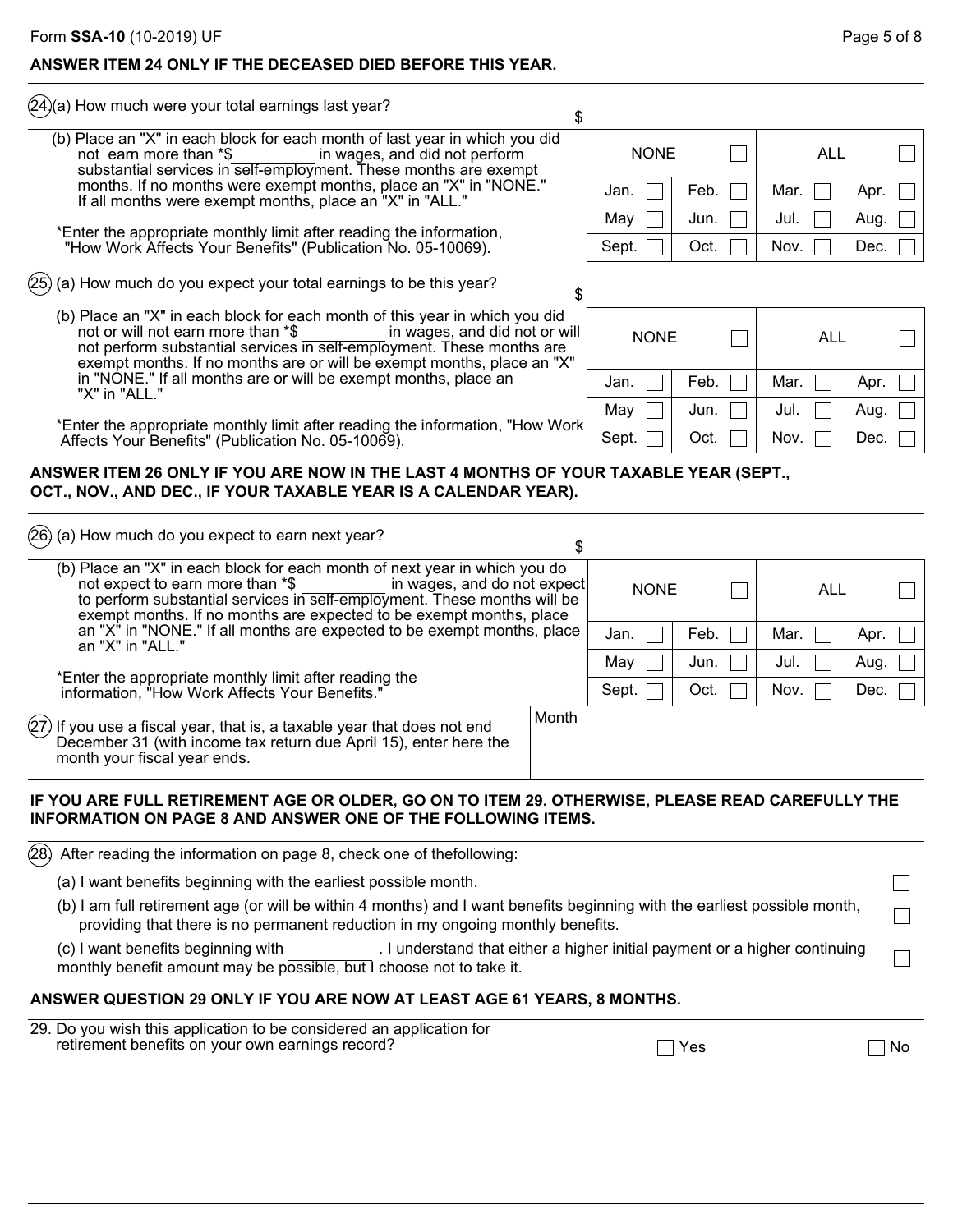| REMARKS (You may use this space for any explanations. If you need more space, attach a separate sheet.) |  |  |  |  |  |  |  |  |  |
|---------------------------------------------------------------------------------------------------------|--|--|--|--|--|--|--|--|--|
|---------------------------------------------------------------------------------------------------------|--|--|--|--|--|--|--|--|--|

*\_\_\_\_\_\_\_\_\_\_\_\_\_\_\_\_\_\_\_\_\_\_\_\_\_\_\_\_\_\_\_\_\_\_\_\_\_\_\_\_\_\_\_\_\_\_\_\_\_\_\_\_\_\_\_\_\_\_\_\_\_\_\_\_\_\_\_\_\_\_\_\_\_\_\_\_\_\_\_\_\_\_\_\_\_\_\_\_\_\_\_\_\_\_\_\_\_\_\_\_\_\_\_*

|                                                                                                                                                                                                                                                                                                                                                                                                                                                   | Direct Deposit Payment Address (Financial Institution) |                                          |          |                                                                                                                                |  |  |  |  |
|---------------------------------------------------------------------------------------------------------------------------------------------------------------------------------------------------------------------------------------------------------------------------------------------------------------------------------------------------------------------------------------------------------------------------------------------------|--------------------------------------------------------|------------------------------------------|----------|--------------------------------------------------------------------------------------------------------------------------------|--|--|--|--|
| <b>Routing Transit Number</b>                                                                                                                                                                                                                                                                                                                                                                                                                     | <b>Account Number</b>                                  |                                          | Checking | <b>Enroll in Direct Express</b>                                                                                                |  |  |  |  |
|                                                                                                                                                                                                                                                                                                                                                                                                                                                   |                                                        | <b>Direct Deposit Refused</b><br>Savings |          |                                                                                                                                |  |  |  |  |
| I declare under penalty of perjury that I have examined all the information on this form, and on any accompanying<br>statements or forms, and it is true and correct to the best of my knowledge. I understand that anyone who knowingly<br>gives a false or misleading statement about a material fact in this information, or causes someone else to do so,<br>commits a crime and may be sent to prison, or may face other penalties, or both. |                                                        |                                          |          |                                                                                                                                |  |  |  |  |
|                                                                                                                                                                                                                                                                                                                                                                                                                                                   | <b>SIGNATURE OF APPLICANT</b>                          |                                          |          | Date (Month, day, year)                                                                                                        |  |  |  |  |
| Signature (First name, middle initial, last name) (Write in ink)                                                                                                                                                                                                                                                                                                                                                                                  |                                                        |                                          |          | Telephone number(s) at which you may<br>be contacted during the day                                                            |  |  |  |  |
|                                                                                                                                                                                                                                                                                                                                                                                                                                                   |                                                        |                                          |          | <b>AREA CODE</b>                                                                                                               |  |  |  |  |
| Applicant's Mailing Address (Number and street, Apt. No., P.O. Box, or Rural Route)<br>(Enter Residence Address in "Remarks," if different.)                                                                                                                                                                                                                                                                                                      |                                                        |                                          |          |                                                                                                                                |  |  |  |  |
| City and State                                                                                                                                                                                                                                                                                                                                                                                                                                    |                                                        | ZIP Code                                 |          | Country (if any) in which you now live                                                                                         |  |  |  |  |
| signing who know the applicant must sign below, giving their full addresses. Also, print the applicant's name in the<br>Signature block.                                                                                                                                                                                                                                                                                                          |                                                        |                                          |          | Witnesses are required ONLY if this application has been signed by mark (X) above. If signed by mark (X), two witnesses to the |  |  |  |  |
| 1. Signature of Witness                                                                                                                                                                                                                                                                                                                                                                                                                           |                                                        | 2. Signature of Witness                  |          |                                                                                                                                |  |  |  |  |

Address (Number and Street, City, State and ZIP Code) Address (Number and Street, City, State and ZIP Code)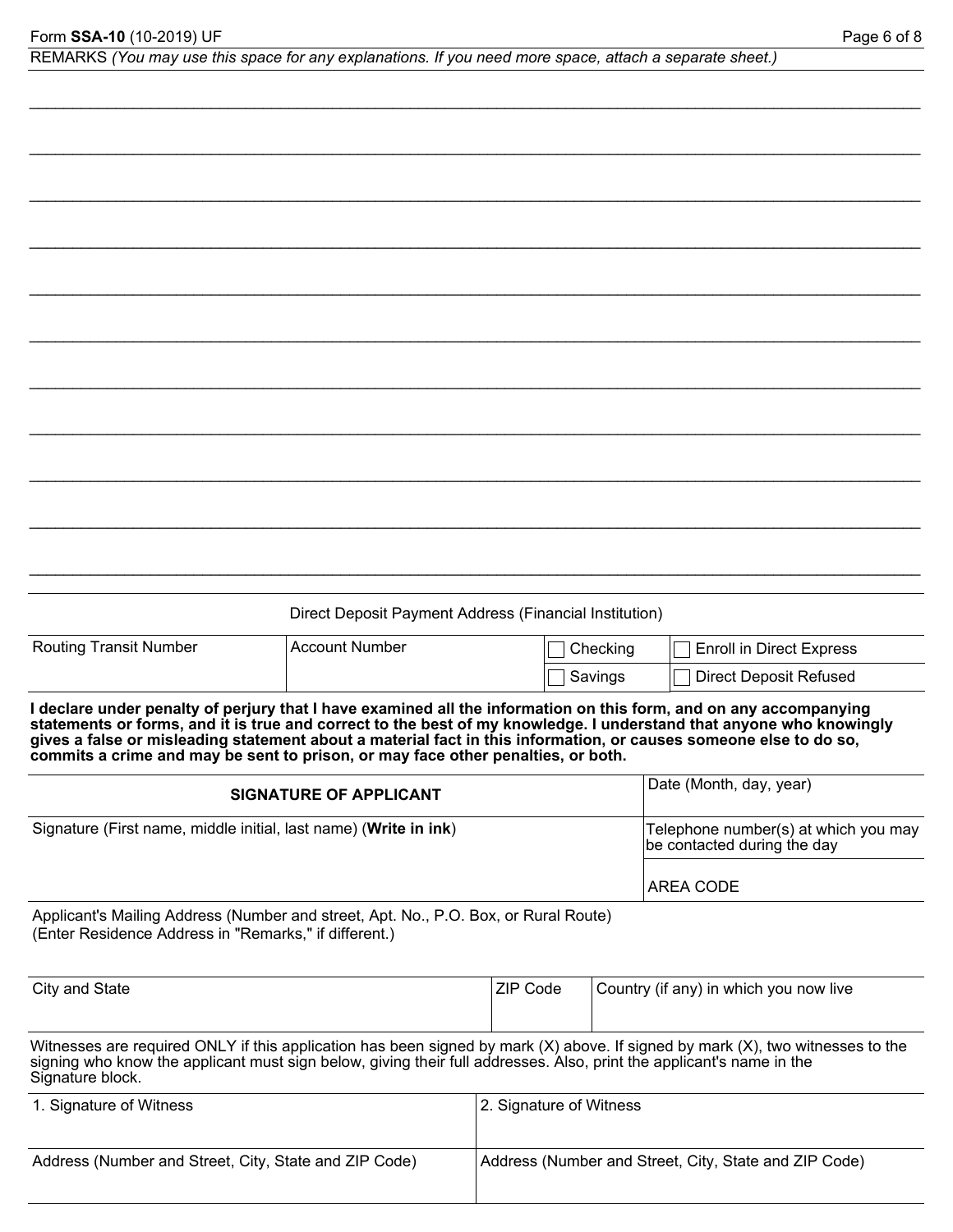# **RECEIPT FOR YOUR CLAIM FOR SOCIAL SECURITY WIDOW'S OR WIDOWER'S INSURANCE BENEFITS**

|                                                                                                                                                                                                                                                                                               | <b>BEFORE YOU RECEIVE A</b><br>NOTICE OF AWARD |                                                                     | <b>SSA OFFICE</b>                                                                                                                                                                                                                                   |                       | DATE CLAIM RECEIVED                                                                                                                |
|-----------------------------------------------------------------------------------------------------------------------------------------------------------------------------------------------------------------------------------------------------------------------------------------------|------------------------------------------------|---------------------------------------------------------------------|-----------------------------------------------------------------------------------------------------------------------------------------------------------------------------------------------------------------------------------------------------|-----------------------|------------------------------------------------------------------------------------------------------------------------------------|
| TELEPHONE NUMBER(S)<br>TO CALL IF YOU HAVE A<br><b>QUESTION OR</b><br>SOMETHING TO REPORT                                                                                                                                                                                                     | <b>AFTER YOU RECEIVE A</b><br>NOTICE OF AWARD  |                                                                     |                                                                                                                                                                                                                                                     |                       |                                                                                                                                    |
| Your application for Social Security benefits has been received<br>and will be processed as quickly as possible.<br>You should hear from us within ____ days after you have given<br>us all the information we requested. Some claims may take<br>longer if additional information is needed. |                                                |                                                                     | other change that may affect your claim, you - or someone for<br>listed on page 8. Always give us your claim number when<br>writing or telephoning about your claim.<br>If you have any questions about your claim, we will be glad to<br>help you. |                       | In the meantime, if you change your address, or if there is some<br>you - should report the change. The changes to be reported are |
| <b>CLAIMANT</b>                                                                                                                                                                                                                                                                               |                                                | DECEASED'S SURNAME IF<br>DIFFERENT FROM CLAIMANT'S<br><b>NUMBER</b> |                                                                                                                                                                                                                                                     | SOCIAL SECURITY CLAIM |                                                                                                                                    |

#### **PRIVACY ACT NOTICE Collection and Use of Personal Information**

Sections 202(e) and 202(f) of the Social Security Act, as amended, allow us to collect this information. Furnishing us this information is voluntary. However, failing to provide us with all or part of the information could prevent us from making an accurate and timely decision on your entitlement for widow or widower benefits.

We will use the information to make a determination for entitlement to widow or widower benefits. We may also share your information for the following purposes, called routine uses:

•To contractors and other Federal agencies, as necessary, for assisting Social Security Administration (SSA) in the efficient administration of its programs. We contemplate disclosing information under this routine use only in situations in which SSA may enter a contractual or similar agreement, with a third party to assist in accomplishing an agency function relating to this system of records; and

•To third party contacts, especially in situations where the party to be contacted has, or is expected to have, information relating to the individual' capability to manage his/her affairs or his/her eligibility for or entitlement to benefits under the Social **Security** 

program; when the data are needed to establish the validity of evidence; to verify the accuracy of information presented by the individual and, if it concerns his/her eligibility for benefits under the Social Security program.

In addition, we may share this information in accordance with the Privacy Act and other Federal laws. For example, where authorized, we may use and disclose this information in computer matching programs, in which our records are compared with other records to establish or verify a person' eligibility for Federal benefit programs and for repayment of incorrect or delinquent debts under these programs.

A list of additional routine uses is available in our Privacy Act System of Records Notices (SORN) 60-0089, entitled Claims Folders System, as published in the Federal Register (FR) on April 1, 2003, at 68 FR 15784 and 60-0090 entitled Master Beneficiary Record, as published in the FR on January 11, 2006, at 71 FR 1826. Additional information, and a full listing of all our SORNs, is available on our website at www.ssa.gov/privacy.

Paperwork Reduction Act Statement - This information collection meets the requirements of 44 U.S.C.§ 3507, as amended by section 2 of the Paperwork Reduction Act of 1995. You do not need to answer these questions unless we display a valid Office of Management and Budget (OMB) control number. The OMB control number for this collection is 0960-0004. We estimate that it will take about 15 minutes to read the instructions, gather the facts, and answer the questions. **Send only comments relating to our time estimate above to: SSA, 6401 Security Blvd, Baltimore, MD 21235-6401.**